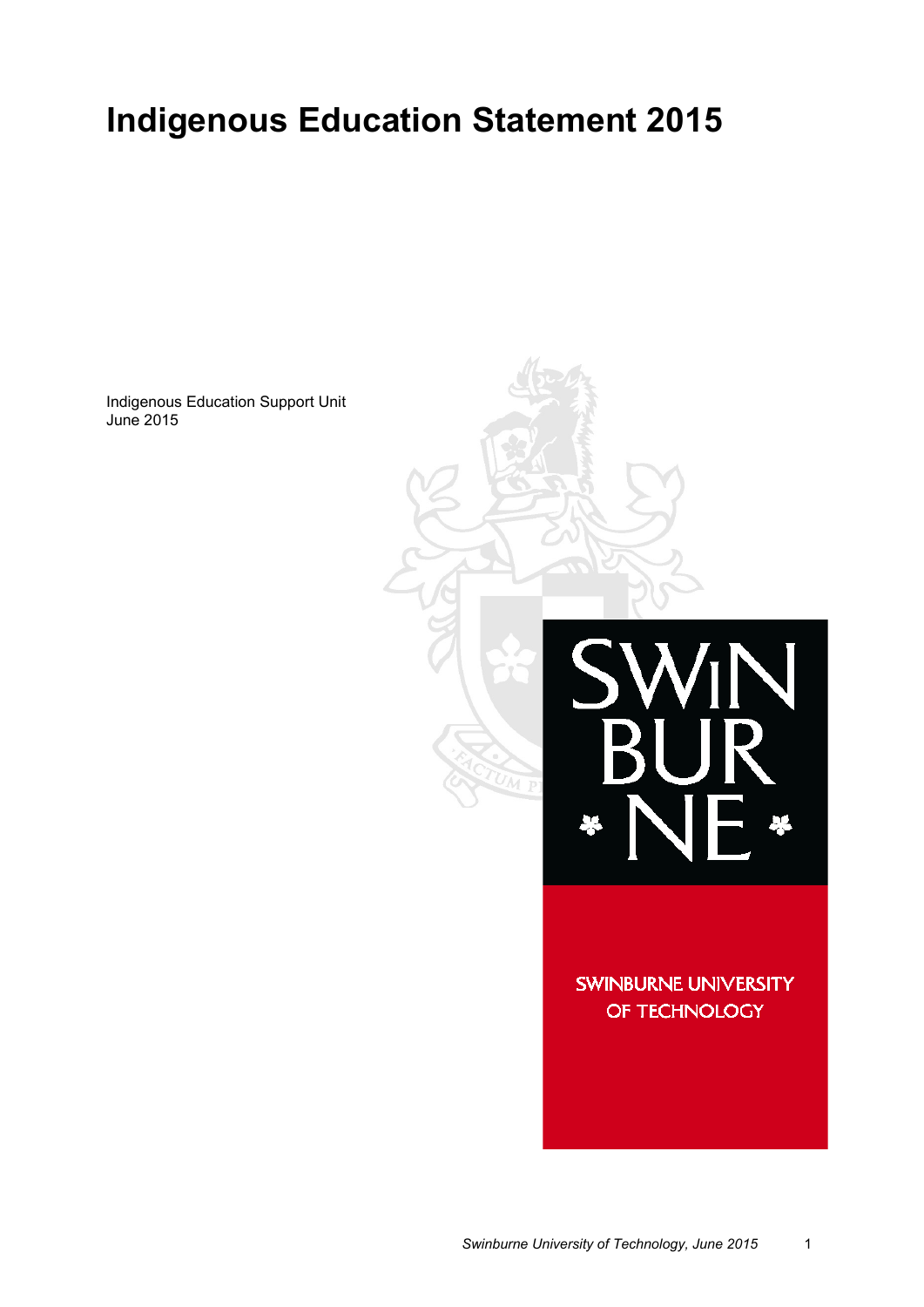*(Page left intentionally blank)*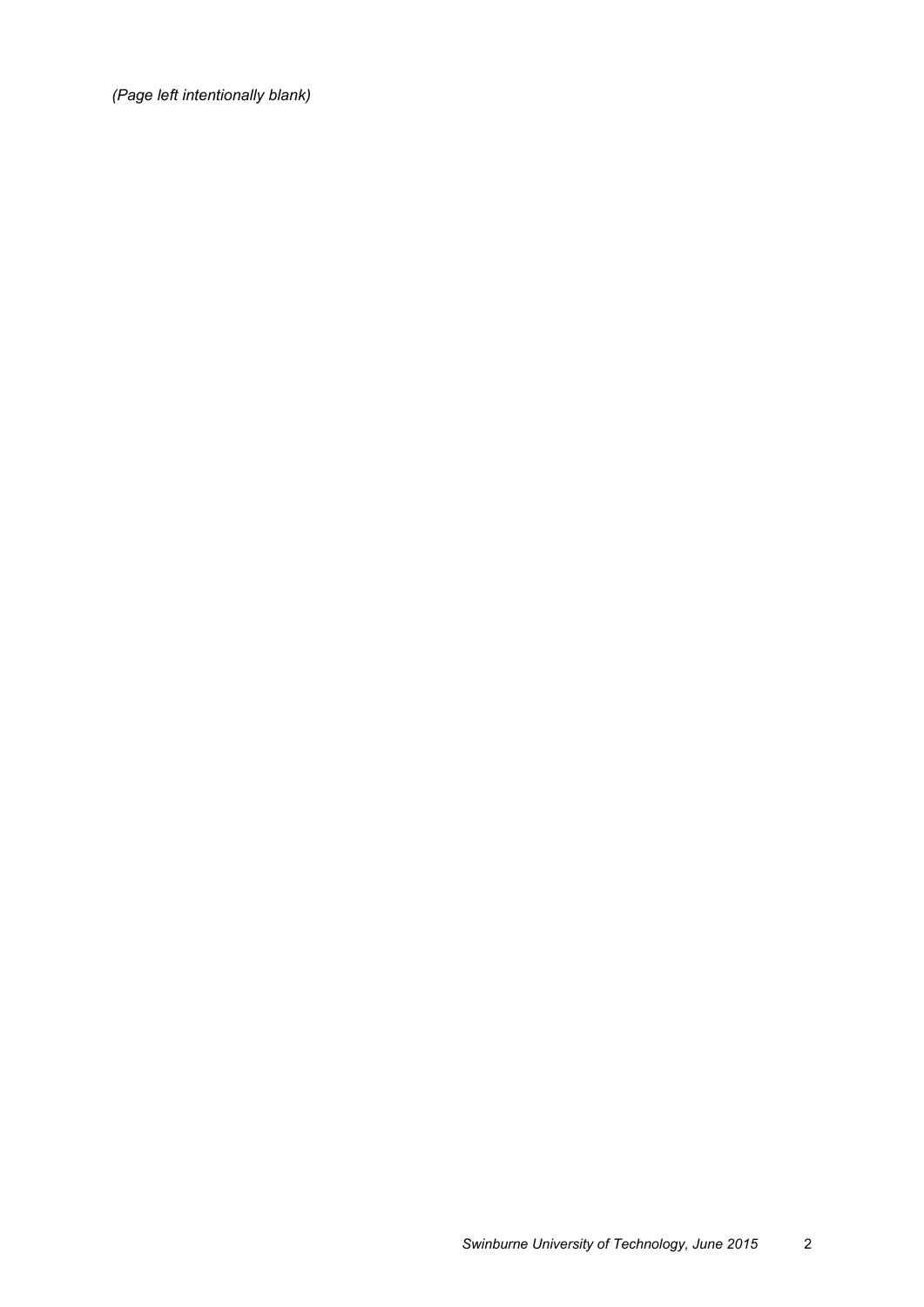### **INDIGENOUS EDUCATION STATEMENT 2015 Swinburne University of Technology**

### **Section 1 Achievement of National Aboriginal and Torres Strait Islander Education Policy (AEP) Goals in 2014 and plans for future years**

### **1.1 Establish effective arrangements for the participation of Indigenous peoples in educational decision-making**

Swinburne University of Technology is committed to improving educational access, participation and outcomes for Aboriginal and Torres Strait Islander individuals and communities. The University is guided by the *Swinburne University of Technology Act 2010*, the *National Aboriginal & Torres Strait Islander Education Policy (AEP)* and other Commonwealth and Victorian Government policies related to social inclusion in tertiary education. These, together with our *2020 Plan*, targeted University-wide strategies, and the University's *[Reconciliation Action Plan](http://www.swinburne.edu.au/media/swinburneeduau/about-swinburne/docs/pdfs/rap-2014-2016.pdf) 2014-16* provide the framework for Indigenous engagement, participation and employment at Swinburne.

Swinburne prides itself as an institution focused on high-impact global research, high-quality teaching and active engagement with both industry and the community, offering a broad range of educational programs from Certificate to PhD level. In this context, the Indigenous Education Office within the University's Pathways and Vocational Education area plays a pivotal role in furthering the broad Indigenous agenda, across both the vocational and higher education sectors. This agenda values:

- $\rightarrow$  diversity, inclusiveness of cultures, and pride in Indigenous identity, tradition, knowledge and practice
- $\triangleright$  increased levels of participation and achievement across all areas of the University
- $\triangleright$  educational programs, delivery and support models that meet the expectations and needs of Indigenous individuals and communities
- $\triangleright$  relevant research across a broad range of domains, conducted consultatively and in a culturally appropriate manner
- $\triangleright$  appropriate employment, professional development and career opportunities for Indigenous individuals
- $\triangleright$  capacity building for Indigenous communities.

The importance of developing and implementing culturally appropriate and supportive educational practices is well understood at Swinburne. For Indigenous students, success can be contingent on a learning environment and delivery models that cater to their preferred learning styles as they work to achieve nationally recognised vocational and higher education level qualifications.

For these reasons, the University implements educational support programs such as tutorial schemes and pathway programs. These initiatives ensure that current and prospective Indigenous students have access to both vocational and higher education, and that they feel comfortable in the associated transitions. Community consultation is paramount in guiding policy development, to ensure that the needs of Indigenous students remain a focus of curriculum development, and that Swinburne's policies and practices support access, engagement, the successful attainment of academic qualifications, and sound employment, career and further study outcomes.

The work in monitoring and advancing Indigenous education involves broad consultation with representatives of Indigenous communities of the Melbourne area and rural Victoria, representatives from the Victorian Aboriginal Education Association Incorporated (VAEAI) and Commonwealth and State Government departments. It also necessitates ongoing discussion and liaison with staff, students and senior managers from all parts of the University. To facilitate this level of engagement,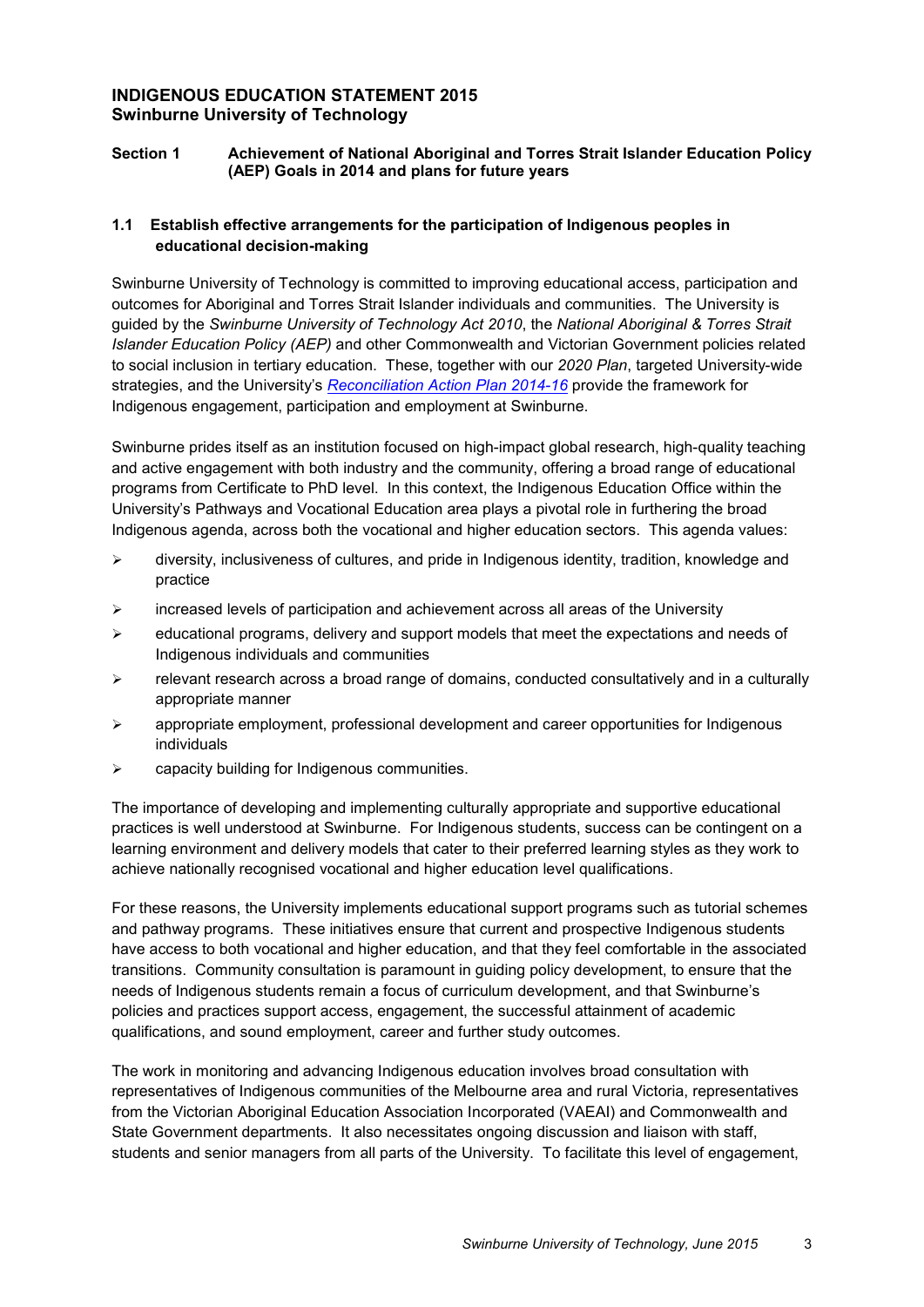Swinburne and Indigenous organisations work together through many different working groups, committees, relationships and partnerships (Attachment 2).

These ongoing consultations ensure that Indigenous interests are represented in the deliberations of reference committees and other committees and working groups. Reference groups with Indigenous participation are also convened for projects specifically related to Indigenous education and engagement.

In 2013 Swinburne commenced extensive engagement and consultation with Indigenous Elders and others from among the communities that the University serves to develop the University's first *Reconciliation Action Plan* (RAP). This 'stretch' *Plan* was launched in 2014 and has been developed in accordance with the framework and methodology provided by Reconciliation Australia, with a specific focus on the following items in 2014-16:

- Relationships: *Recognising that relationships are a vital part of success in engaging with Aboriginal and Torres Strait Islander communities*;
- Respect: *Recognising and respecting the Traditional Custodians of the lands and acknowledging Elders past and present*;
- Opportunities: *Commitment to making a substantial contribution to the educational and employment outcomes of Aboriginal and Torres Strait Islander peoples*.

The actions and initiatives articulated under these main headings in Swinburne's RAP not only further formalise the University's commitment to Indigenous access and outcomes in key areas such as education, research and employment but also continue to build an inclusive, supportive, and contributory culture at Swinburne amongst its staff, students, and partners.

Since 2010, Swinburne has had formal agreements with the Victorian Aboriginal Community Services Association Ltd (VACSAL) and the Healesville Indigenous Community Services Association (HICSA). Swinburne was also a member of the Toorong Marnong Committee in 2014 which focuses its activities on boosting Indigenous participation in universities throughout Victoria.

Membership of these internal and external committees allows a sharing of knowledge, expertise and resources that will ultimately deliver improved education and employment outcomes for Indigenous communities. Indigenous programs at Swinburne continue to be informed via the work of these committees – courses designed through them take account of the needs of all stakeholders whilst maintaining cultural integrity in instructional design and resource development. As well, Indigenous committee members provide valuable input into the ongoing formative evaluation of delivery and assessment models.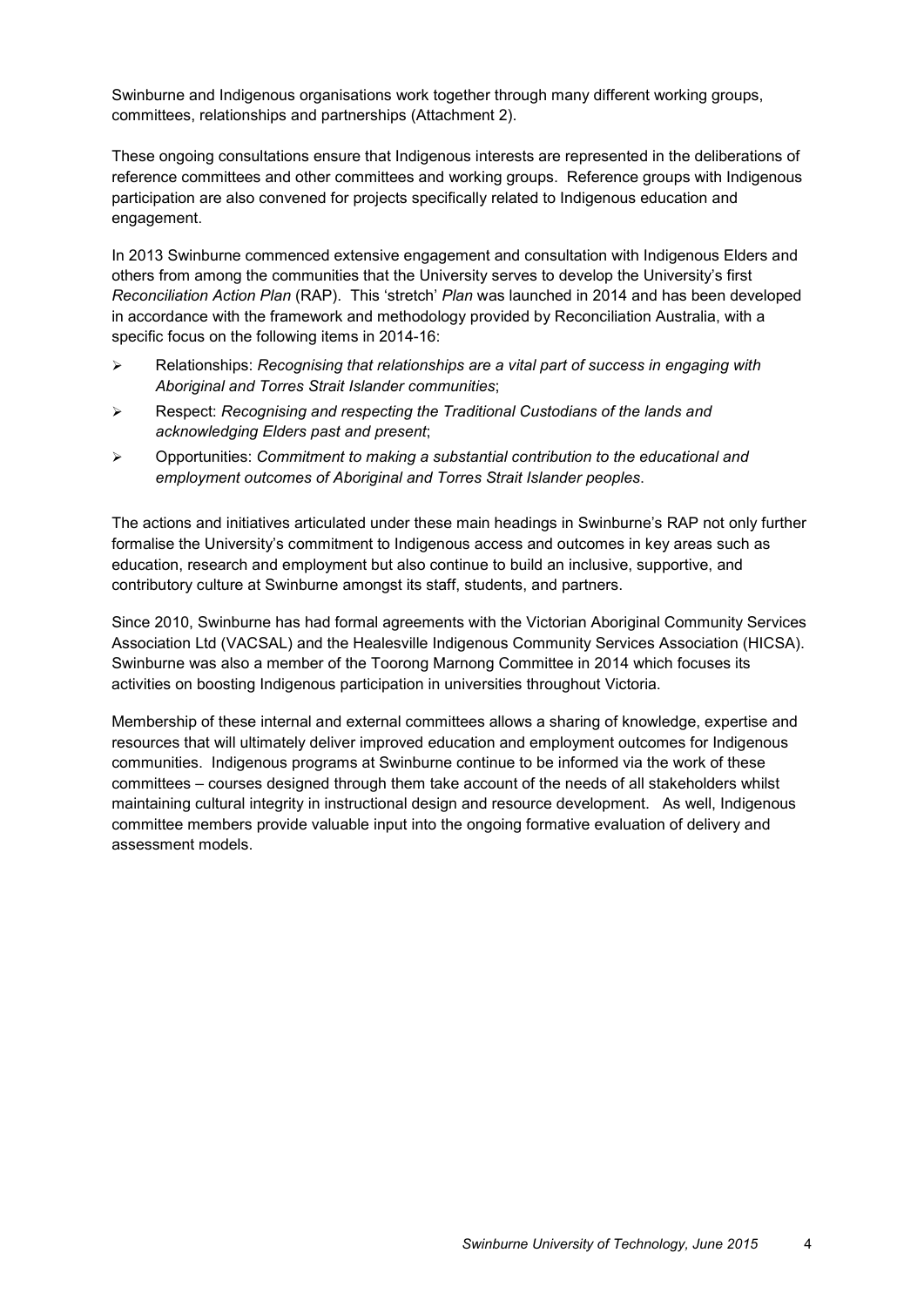### **1.2 Increase the number of Aboriginal and Torres Strait Islander staff employed as academic and non-academic staff in higher education institutions**

A review of the *Policy for the Employment of Indigenous Australians* was conducted in 2008 and resulted in an Indigenous Employment Strategy approved by the University Executive Group in 2009 and identified goals to increase:

- $\triangleright$  employment opportunities for Indigenous Australians via the provision of on-the-job training and the establishment of a supportive and diverse culture
- $\triangleright$  the number of Indigenous employees at Swinburne
- $\triangleright$  postgraduate educational opportunities for Indigenous Australians
- $\triangleright$  awareness of cross-cultural and Indigenous issues through diversity awareness training

For each of these goals, the Strategy specified several actions directly related to boosting Indigenous employment including:

- $\triangleright$  developing partnerships with feeder schools to capitalise on work experience programs and encourage Indigenous Australians to undertake work experience at Swinburne
- $\triangleright$  sourcing and supporting Indigenous school leavers to undertake traineeships in entry level positions, in partnership with trainee employers, schools and the Indigenous Education Office
- $\triangleright$  contacting Indigenous students who have completed study in the past 3 4 years in order to use their stories or engage them as role models/mentors – especially in traineeship and apprenticeship areas – and provide scholarships for them to complete training and assessment qualifications so that they can teach on a flexible basis
- $\triangleright$  engaging Indigenous leaders and elders as adjunct appointments within relevant academic areas
- $\triangleright$  reviewing recruitment and appointment processes to remove barriers to Indigenous applicants via more flexible processes, and to collect Indigenous recruitment and appointment data
- $\triangleright$  recruiting an Indigenous academic to a relevant academic area.
- $\triangleright$  defining the Indigenous field in the Personal Details Form in Alesco (the core University HR system) to align with Commonwealth reporting requirements.
- $\triangleright$  adopting employment conditions that better accommodate the specific cultural needs of Indigenous employees, such as the inclusion of provisions for cultural or extended family leave.
- $\triangleright$  in collaboration with educational leaders, identifying areas of teaching and research where Indigenous Australian expertise can make a valuable contribution.
- $\triangleright$  establishing a recruitment pool of Indigenous Australians including past and current students, and students from feeder schools.
- advertising relevant positions in national Indigenous media such as the *Koori Mail* and *National Indigenous Times*, and via local and regional email distribution lists.
- $\triangleright$  partnering with peak Indigenous employers to develop a secondment program to support Indigenous Australians to gain tertiary work experience for up to 12 months.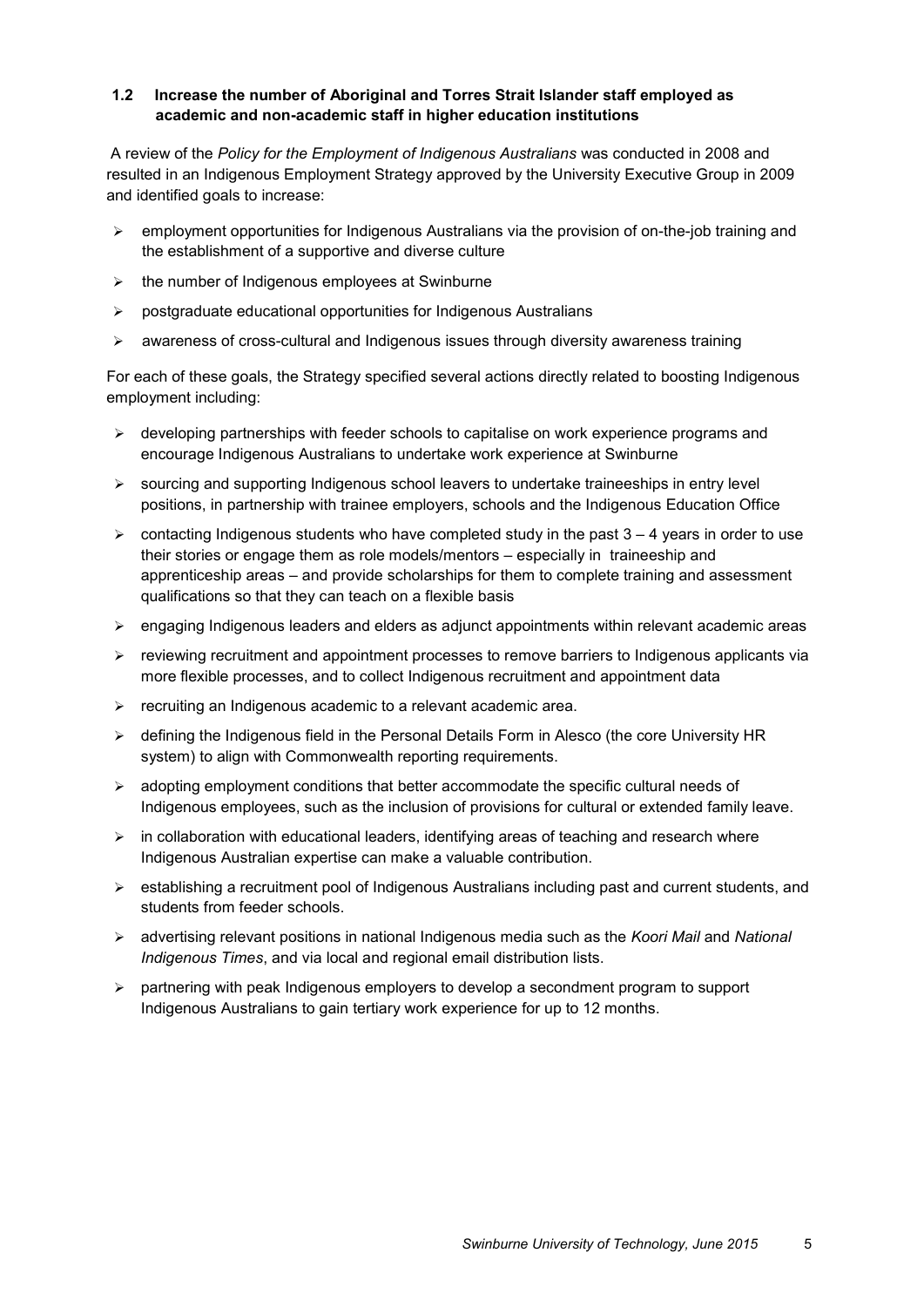Further to this, during 2013-14, the University developed a number of University-wide strategies. The two relating to staffing – the *Culture and Capability Strategy* and the *People Strategy* – reference diversity and inclusiveness, stating that in addition to gender equality and flexible work-related initiatives, Swinburne is committed to identifying and implementing other diversity-related initiatives. Actions and measures from these strategies include the following:

- Develop and implement a *Reconciliation Action Plan* (RAP) (which has now been completed)
- Increase the number of Indigenous staff members recruited and retained
- Develop and implement a Cultural Awareness Program for all staff
- Increase Indigenous Australian staff members (relative to all ongoing/contract staff) from 0.2% in 2013 to >0.5% in 2015 (in accordance with the RAP)

In 2014, five Indigenous staff members were employed in continuing or contract positions at Swinburne (Table 1). Data on Swinburne's casual employment are much less reliable, largely because the Aboriginal and Torres Strait Islander status of the individuals employed on a casual basis is often unknown. Data are also incomplete for short-term casual work of various types undertaken in connection with research projects in remote parts of Australia.

| Organisational unit                           | Indigenous<br>academic staff<br>(n) | Indigenous<br>professional staff<br>(n) | Indigenous<br>staff total<br>(n) |
|-----------------------------------------------|-------------------------------------|-----------------------------------------|----------------------------------|
| HE (Faculty of Health, Arts and Design)       |                                     |                                         |                                  |
| Corporate and Student Services                |                                     |                                         |                                  |
| VE (Centre for Health, Science and Community) |                                     |                                         |                                  |
| Totals                                        |                                     |                                         | 5                                |

#### **Table 1 Indigenous staff members, continuing and fixed term positions, 2014**

Swinburne's commitment to boosting Aboriginal and Torres Strait Islander employment has been further consolidated with the implementation of activities to meet RAP targets, in accordance with the *Culture & Capability Strategy* and its subsidiary *People Strategy*.

### **1.3 Ensure equitable access for Aboriginal and Torres Strait Islander students to higher education**

A range of scholarships is also actively promoted to current and prospective Indigenous students at Swinburne including Commonwealth scholarships such as the Indigenous Access Scholarship and the Indigenous Commonwealth Education Costs Scholarship (Table 2).

| <b>Scholarship Details</b>                                                                                  | <b>Funded</b> | No.<br>awarded | Value per<br>semester | Annual<br>value | Annual<br><b>Funding</b><br>provided |
|-------------------------------------------------------------------------------------------------------------|---------------|----------------|-----------------------|-----------------|--------------------------------------|
| Indigenous Commonwealth<br><b>Education Costs Scholarships</b><br>$(I-CECS)$                                | Government    | 2              | \$1.246               | \$2.492         | \$4,984                              |
| <b>ICECS</b> continuing from<br>previous year(s)                                                            | Government    | 4              | \$1.246               | \$2.492         | \$6,230                              |
| Indigenous Commonwealth<br><b>Accommodation Scholarships</b><br>(I-CAS) continuing from<br>previous year(s) | Government    | 3              | \$2.492.50            | \$4.985         | \$9,970                              |
| <b>Total</b>                                                                                                |               | 9              |                       |                 | \$21,184                             |

#### **Table 2 Indigenous Commonwealth Scholarship allocations at Swinburne, 2014**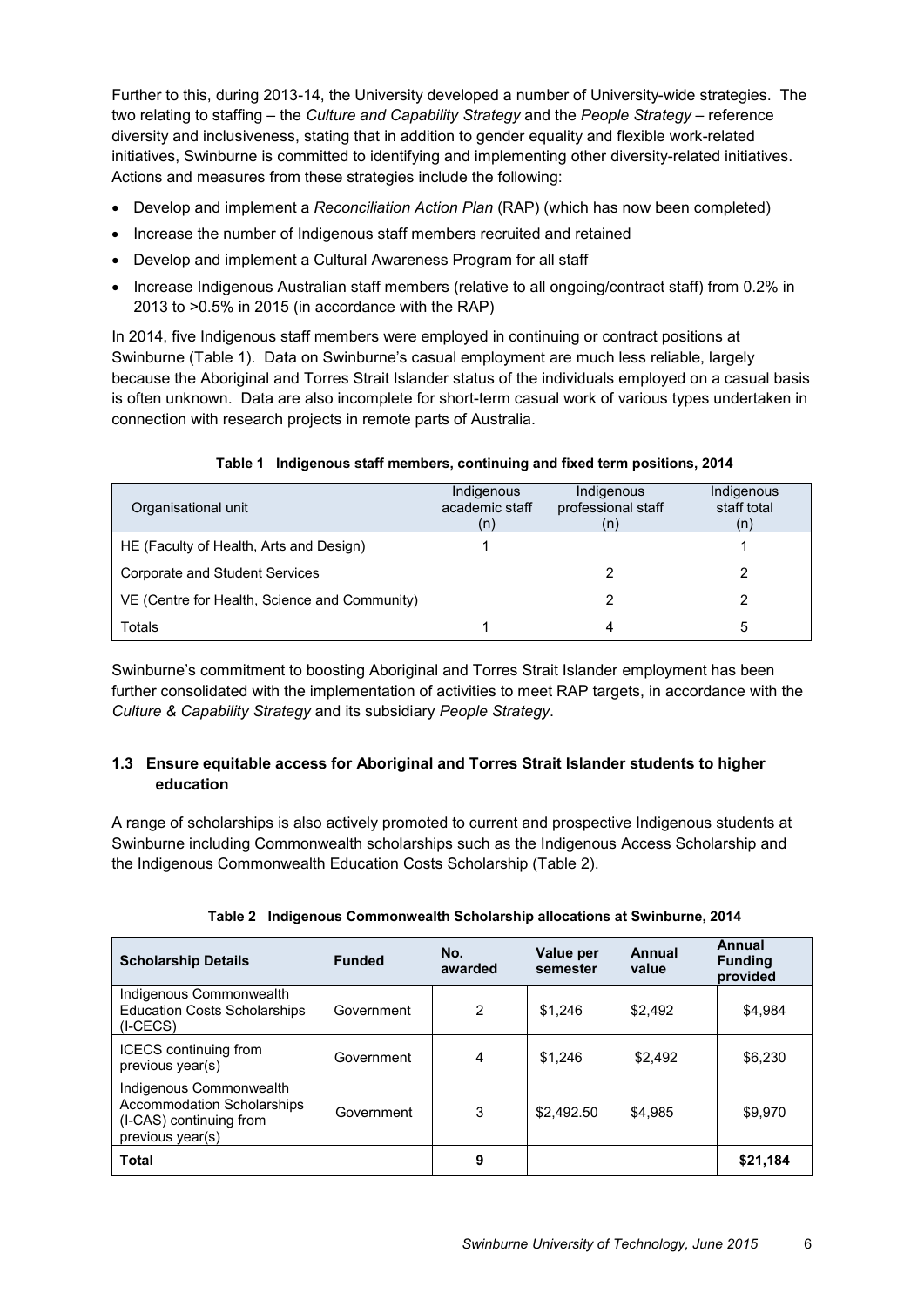In 2014, 44 Aboriginal and Torres Strait Islander students commenced study in higher education at Swinburne (Table 3). Of these commencements, 37 were students who commenced in courses delivered through Swinburne Online.

Swinburne's online course delivery greatly contributes towards the University's equity agenda as it facilitates access to higher education for under-represented groups by virtue of the flexibility it offers learners to control the place, time and pace of their study. For example, in 2014, 66.6% of the 30 Indigenous students from low SES backgrounds at Swinburne were enrolled in higher education courses through Swinburne Online.

|                                                | Commencements in higher education (n) |        |  |
|------------------------------------------------|---------------------------------------|--------|--|
|                                                | 2013                                  | 2014   |  |
| Aboriginal and Torres Strait Islander students | 62                                    | 44     |  |
| Other domestic students                        | 10.947                                | 11.291 |  |
| Totals                                         | 11.009                                | 11,335 |  |

**Table 3 Students commencing in higher education at Swinburne, onshore, 2013 – 2014**

The development of pathways from vocational education to higher education is also important in improving access to further educational opportunities. Swinburne makes use of its 'intersectoral advantage' in this regard, successfully delivering vocational education courses (often in the workplace or through blended delivery options that incorporate residential and non-residential workshops) for Indigenous cohorts in areas including education support, social housing and male family violence. Swinburne takes an active role in partnering with the organisations concerned to build workforce skills that will contribute significantly to community capacity.

Swinburne has also continued to work with Aboriginal Housing Victoria to deliver the Certificate IV in Indigenous Social Housing to their existing workers and the Certificate IV in Aboriginal Family Violence to people working in DHS funded agencies.

There were 165 Indigenous student enrolments (self-identified at enrolment) in Swinburne's vocational education courses in 2014. To date, however, only small numbers of Indigenous students have made the transition from vocational education to higher education at Swinburne.

The University also launched the 'Indigenous Futures Collaboration Project' in 2014, a \$5.5M HEPPPfunded project aimed at developing external, and internal, partnerships to facilitate the development of new digital methodologies and resources to increase the participation and successful outcomes of Indigenous Australians in higher education. The Project aims to increase the participation, and successful completion, of higher education studies through raising awareness about education opportunities and provide pathways and access to mainstream tertiary courses for people from across the country through these collaborative partnerships. A new whole-of-University approach to Indigenous education will be fostered through this Project, based on the principles of educational excellence and access to high quality mainstream courses in science, technology and innovation.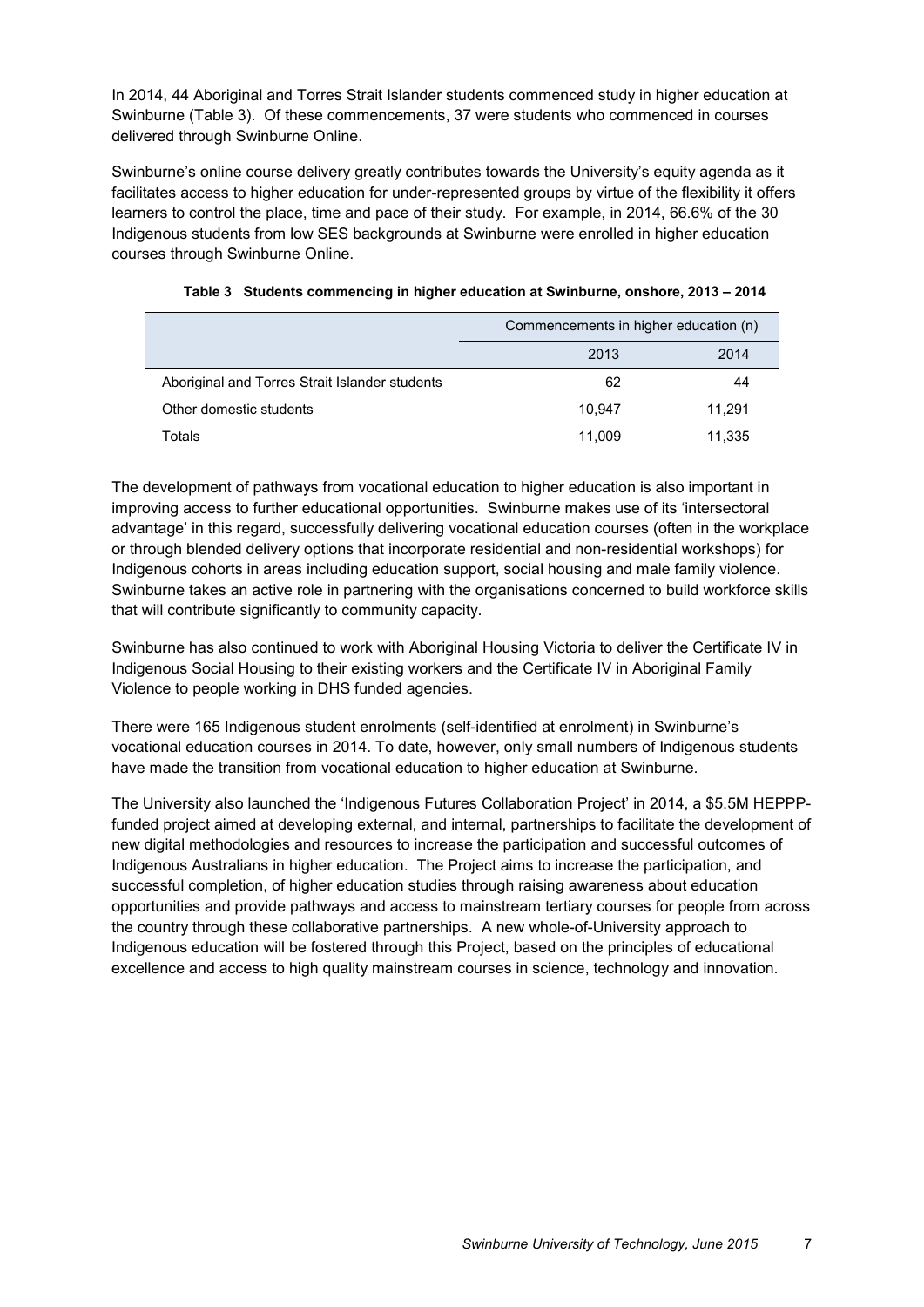### **1.4 To achieve participation of Aboriginal and Torres Strait Islander students in higher education at rates commensurate with those of all other Australians**

Swinburne is committed to building the participation of Indigenous students in tertiary education via ongoing community consultation and the development and delivery of both 'Indigenous' and mainstream vocational education and higher education courses. In 2014, there were 81 Aboriginal and Torres Strait Islander student enrolments – a slight decrease on 2013 enrolment figures (Table 4).

|                                                | Student enrolments (n) |        |  |
|------------------------------------------------|------------------------|--------|--|
|                                                | 2013                   | 2014   |  |
| Aboriginal and Torres Strait Islander students | 99                     | 81     |  |
| Other domestic students                        | 22,413                 | 25,543 |  |
| Totals                                         | 22,512                 | 25,624 |  |

|  | Table 4 Student enrolments in higher education at Swinburne, onshore, 2013 - 2014 |  |
|--|-----------------------------------------------------------------------------------|--|
|--|-----------------------------------------------------------------------------------|--|

Traditionally, most enrolments have been in courses in the Management & Commerce broad field of education, but recent years have seen enrolments spread across the Society and Culture, and Creative Arts fields (Table 5). Since 2013, there has also been an encouraging number of Aboriginal and Torres Strait Islander student enrolments in the Education field – the majority of these enrolments were in the Bachelor of Education (Primary) and Bachelor of Education (Early Childhood) courses delivered online.

An important challenge for Swinburne, however, is to attract more Indigenous students into courses in science and technology. These are primary areas of strength at Swinburne, but historically they have had low Indigenous participation rates.

#### **Table 5 Aboriginal & Torres Strait Islander enrolments in higher education at Swinburne, onshore, by broad field of education, 2009 – 2014**

| Broad field of education    | Aboriginal and Torres Strait Islander enrolments (n) |          |      |      |      |      |
|-----------------------------|------------------------------------------------------|----------|------|------|------|------|
|                             | 2009                                                 | 2010     | 2011 | 2012 | 2013 | 2014 |
| <b>Creative Arts</b>        | 6                                                    | 9        |      | 7    | 8    |      |
| Engineering, etc.           | 5                                                    | 5        | 6    | 4    | 6    |      |
| Education                   |                                                      |          |      |      | 17   | 19   |
| Health                      | $\Omega$                                             | $\Omega$ | 0    | 5    |      |      |
| Information Technology      | $\Omega$                                             |          |      | 0    |      | 2    |
| Management & Commerce       | 10                                                   | 6        | 8    | 1    | 28   | 18   |
| Natural & Physical Sciences |                                                      | 1        | 1    | 22   |      |      |
| Society & Culture           | 5                                                    | 8        | 9    | 21   | 39   | 33   |
| Total                       | 27                                                   | 30       | 32   | 60   | 99   | 81   |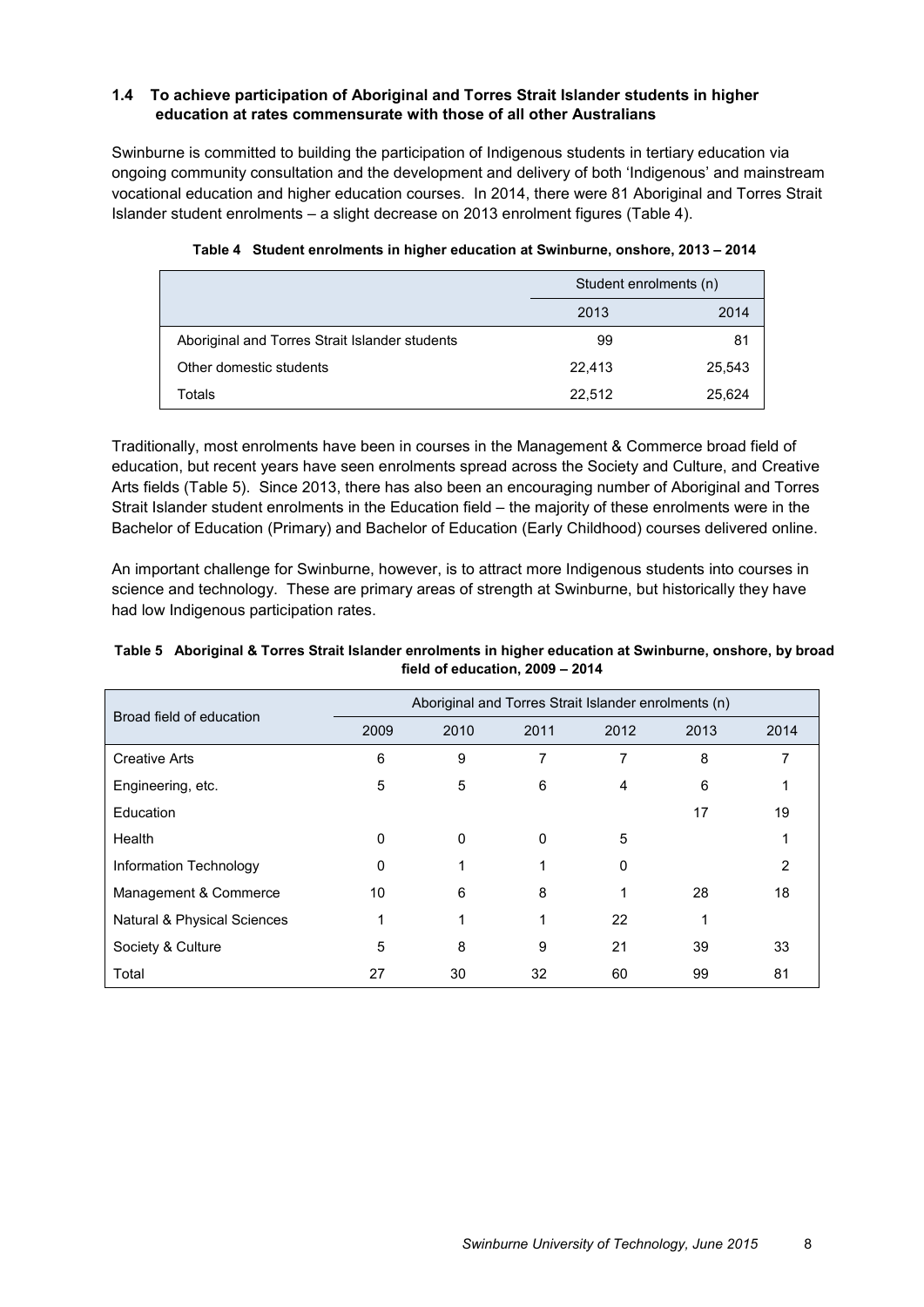Swinburne has also steadily increased Aboriginal and Torres Strait Islander student access and participation rates in recent years. Although a slight decrease was experienced in 2014, the rates are still an improvement on 2009-2011 figures (Table 6). As noted elsewhere, the flexible learning options that have been made available through the delivery of Swinburne courses and subjects through Open Universities Australia and Swinburne Online have positively impacted participation and access rates in this regard.

**Table 6 Access and participation, Aboriginal & Torres Strait Islander students in higher education at Swinburne, onshore, 2009 – 2014**

| Access & participation at Swinburne <sup>1</sup> | 2009 | 2010 | 2011 | 2012 | 2013 | 2014 |
|--------------------------------------------------|------|------|------|------|------|------|
| Access rate <sup>2</sup> $(\%)$                  | 0.17 | 0.25 | 0.22 | 0.47 | 0.51 | 0.39 |
| Participation rate <sup>3</sup> (%)              | 0.22 | 0.22 | 0.29 | 0.34 | 0.42 | 0.32 |
| Participation ratio <sup>4</sup>                 | 0.40 | 0.39 | 0.36 | 0.45 | 0.55 | n/a  |

<sup>1</sup> Data for undergraduate and postgraduate students are combined.<br>
<sup>2</sup> Access rate = % commencing Indigenous students in the commencing domestic student population.<br>
<sup>3</sup> Participation rate = % Indigenous students in the

At Swinburne, Indigenous students participate in a range of mainstream vocational education courses, as well as in accredited courses offered through the Indigenous Education Office that are designed specifically to meet the needs of Indigenous Australians. The participation of Indigenous students in all of these courses is cultivated via ongoing community consultation with Indigenous Elders, academics and teachers, and through collaborative partnerships.

Continued development of pathways into vocational education courses, and from vocational education to higher education courses, will further enable Indigenous students to choose options that offer potential for ongoing, meaningful employment in various Indigenous and mainstream roles. Swinburne is committed to developing education-to-employment pathways, and the career-related benefits of tertiary education are widely promoted. This work is complemented by the development and promotion of industry engaged learning and international mobility programs.

As well, as part of the Indigenous Futures Collaboration Project, demonstrator projects are being conducted in partnership with organisations working with Indigenous communities in low SES regions. These projects will inform the design and trial of new integrated digitally-enabled learning and will also help to improve access and awareness about mainstream tertiary courses across Australia.

Specific initiatives include:

- $\geq$  a health and community services partnership with Human Services Training Advisory Council, Carpentaria Disability Services, Carers NT, and the Council for Aboriginal Alcohol Program Services Inc. to develop customised digital pathway learning programs that assist delivery and completion of certificate, diploma and advanced diploma training in community services and health in Indigenous communities
- $\geq$  a creative industries partnership with Goolarri Media Enterprises to develop a suite of online creative industries courses that provide pathways for students into Swinburne undergraduate programs in media, communication, design and/or interactive digital media courses that they can complete while living in the Kimberley region
- $\ge$  an education partnership with a range of stakeholders including Queensland University of Technology and Indigenous education organisations to support digital development and piloting of an online tool for existing workers to identify and evidence their prior learning and access 'gap' training required to complete the Certificate IV in Education Support. Learners will be supported to pursue tertiary level qualifications in education and or related areas such as management or the social sciences.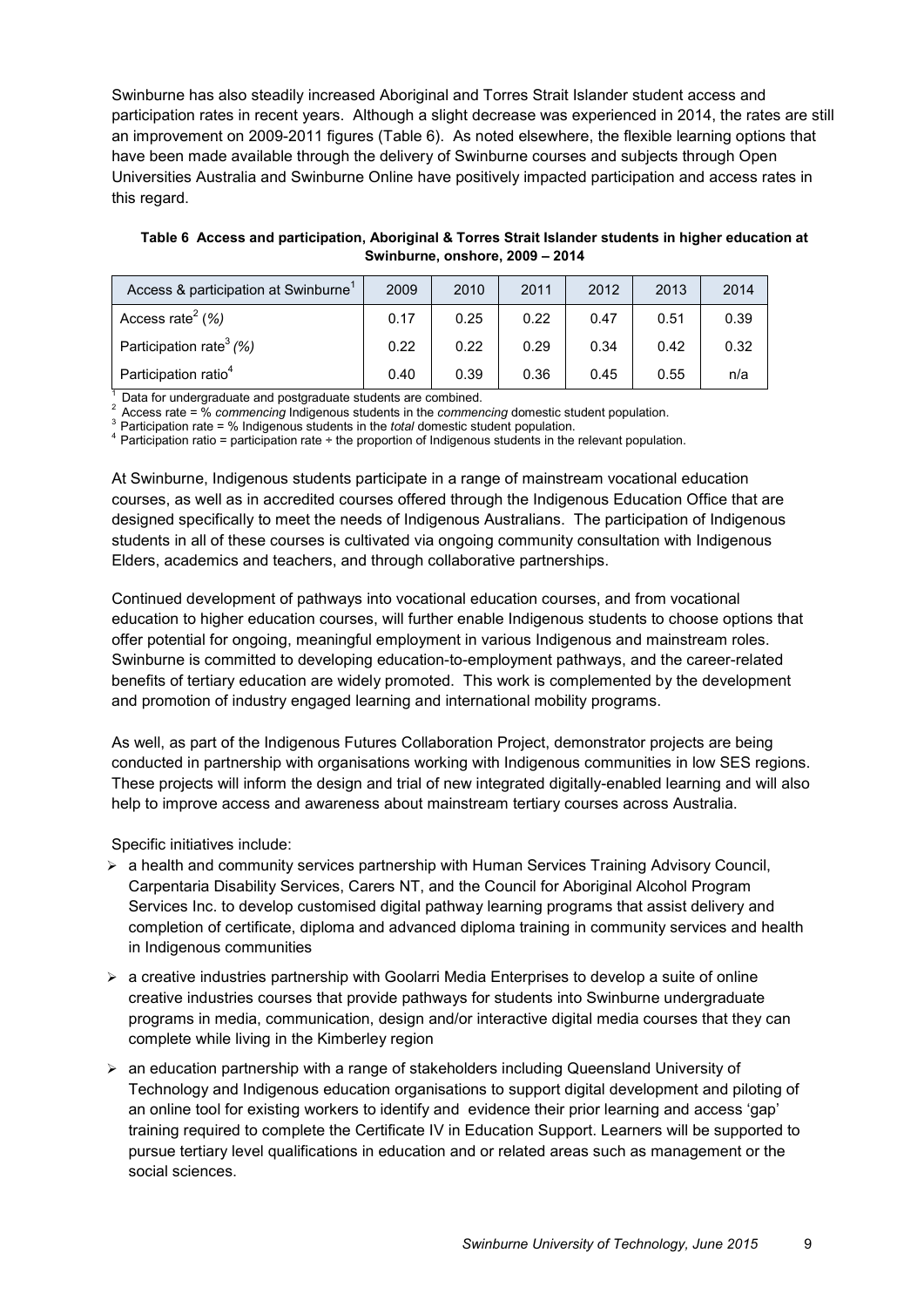There is also a desire to increase Indigenous participation at postgraduate study level. As further articulated in the *[Research & Development Strategy](http://www.swinburne.edu.au/corporate/spq/docs/swinonly/Plans_2014/140430%20Research%20&%20%20Development%20Strategy%20v3.1.pdf)*, Swinburne is committed to improving Indigenous participation in research and HDR study and an Indigenous Education & Research Committee is working with Indigenous leaders to address barriers to participation.

The Strategy particularly emphasises Aboriginal and Torres Strait Islander participation, stating that various issues affect the participation of Indigenous people in education, particularly at postgraduate level, including access to educational institutions, financial constraints and community expectations. These issues are receiving attention through the establishment and activity of the University's Indigenous Education and Research Committee and the development of an organisational reconciliation Action Plan. Other actions to improve Indigenous participation in research and research training, developed through discussion with Indigenous leaders in education, include the following:

- In recognition that these students are often mature-age and have family and community support commitments, Swinburne will offer targeted scholarships for masters and doctoral research degrees with appropriate conditions
- We will identify projects of special interest to Indigenous people and communities and, where possible, incorporate Indigenous knowledge systems in our academic and research student processes
- We will seek the support of the Indigenous community in progressing our initiatives, partnering with organisations such as the Victorian Aboriginal Education Association Incorporated (VAEAI) and other Victorian universities of similar size to create a viable and supportive indigenous HDR community.

The target is 4 HDR commencements per year by 2020 and 3 completions per year by 2020.

### **1.5 To enable Aboriginal and Torres Strait Islander students to attain the same graduation rates from award courses in higher education as for other Australians**

Throughout Australia, mean Indigenous student success rates are usually 15 – 20 percentage points below those of other domestic students. In most years at Swinburne, however, Indigenous success rates have been close to those of other domestic students, though with more year-on-year fluctuation due to low enrolment numbers.

Comparative data for other universities and jurisdictions are lacking, but at Swinburne grade point averages of domestic students have been stable over the past few years. For Indigenous students they declined a little, on average, in 2014 compared with in 2013, but the variation may be no more than 'noise' in the year-to-year data – similar to the previous year (Figure 1).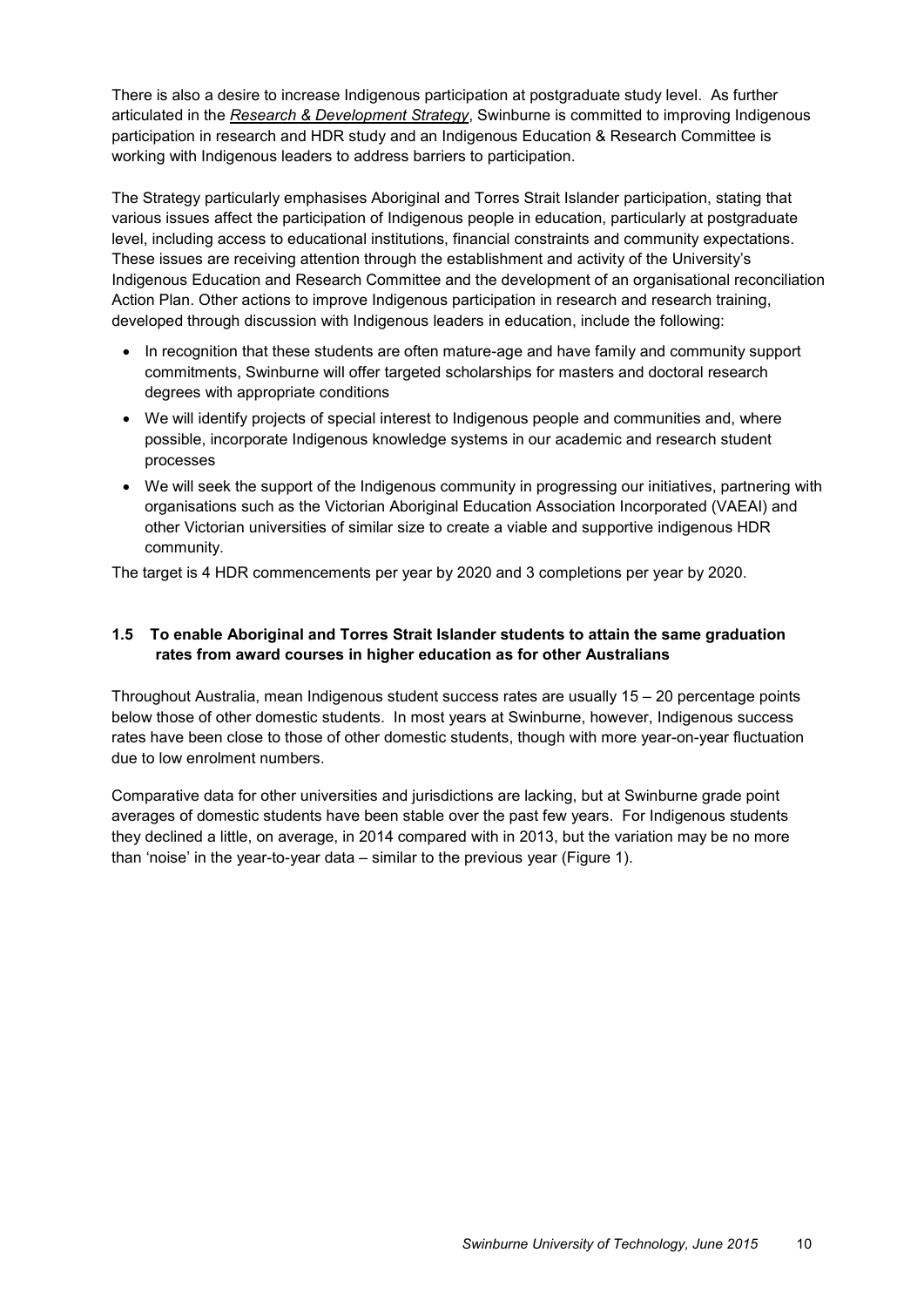

**Figure 1 GPA, Indigenous students versus other domestic students, Swinburne, 2010 – 2014**

Traditionally, just 4 - 6 Indigenous students have completed a higher education course at Swinburne in most years (Table 7).

|                                                | Completions (n) |       |  |
|------------------------------------------------|-----------------|-------|--|
| Higher education courses                       | 2013            | 2014  |  |
| Aboriginal and Torres Strait Islander students |                 |       |  |
| Bachelor degree<br>⋗                           | 8               | 5     |  |
| <b>Higher Degree</b><br>⋗                      | 0               |       |  |
| Other Postgraduate<br>⋗                        | 3               | 1     |  |
| Total<br>↘                                     | 11              | 6     |  |
| Other domestic students                        |                 |       |  |
| Undergraduate<br>⋗                             | 2,039           | 2,705 |  |
| <b>Higher Degree</b><br>⋗                      | 58              | 63    |  |
| Other Postgraduate<br>⋗                        | 679             | 902   |  |
| Total                                          | 2,776           | 3,670 |  |

**Table 7 Aboriginal & Torres Strait Islander student completions, Swinburne, 2013 – 2014**

To further strengthen participation and academic achievement for all student cohorts, particularly Indigenous students, the University's *[Learning & Teaching Strategy](http://www.swinburne.edu.au/corporate/spq/docs/swinonly/Plans_2014/2020%20L&T%20Strategy_web.pdf)* articulates and emphasises initiatives and targets to provide opportunities for students to develop their level of knowledge and skills required for success as self-directed learners and graduates. The Strategy outlines the University's aim to embrace social inclusion and diversity:

Swinburne will attract, support and reach out to students from diverse backgrounds and geographical locations and intends to continue to build on its founding commitment to the provision of education that is socially inclusive. Actions in the strategy include leveraging and building on our connections to schools and outreach programs to raise the awareness of opportunities for tertiary study to increase participation and educational attainment in low SES, Indigenous, Rural and Remote students.

Swinburne also ensures that Indigenous student participation and performance data provide an accurate basis from which to target, develop and evaluate support activities. As well, the University continues to monitor and evaluate national and state programs to provide accurate benchmarks and reference points for the provision of culturally-appropriate support and study assistance.

There are also joint initiatives between higher education faculties and vocational education schools to support Indigenous students via several support programs. These include advice and assistance at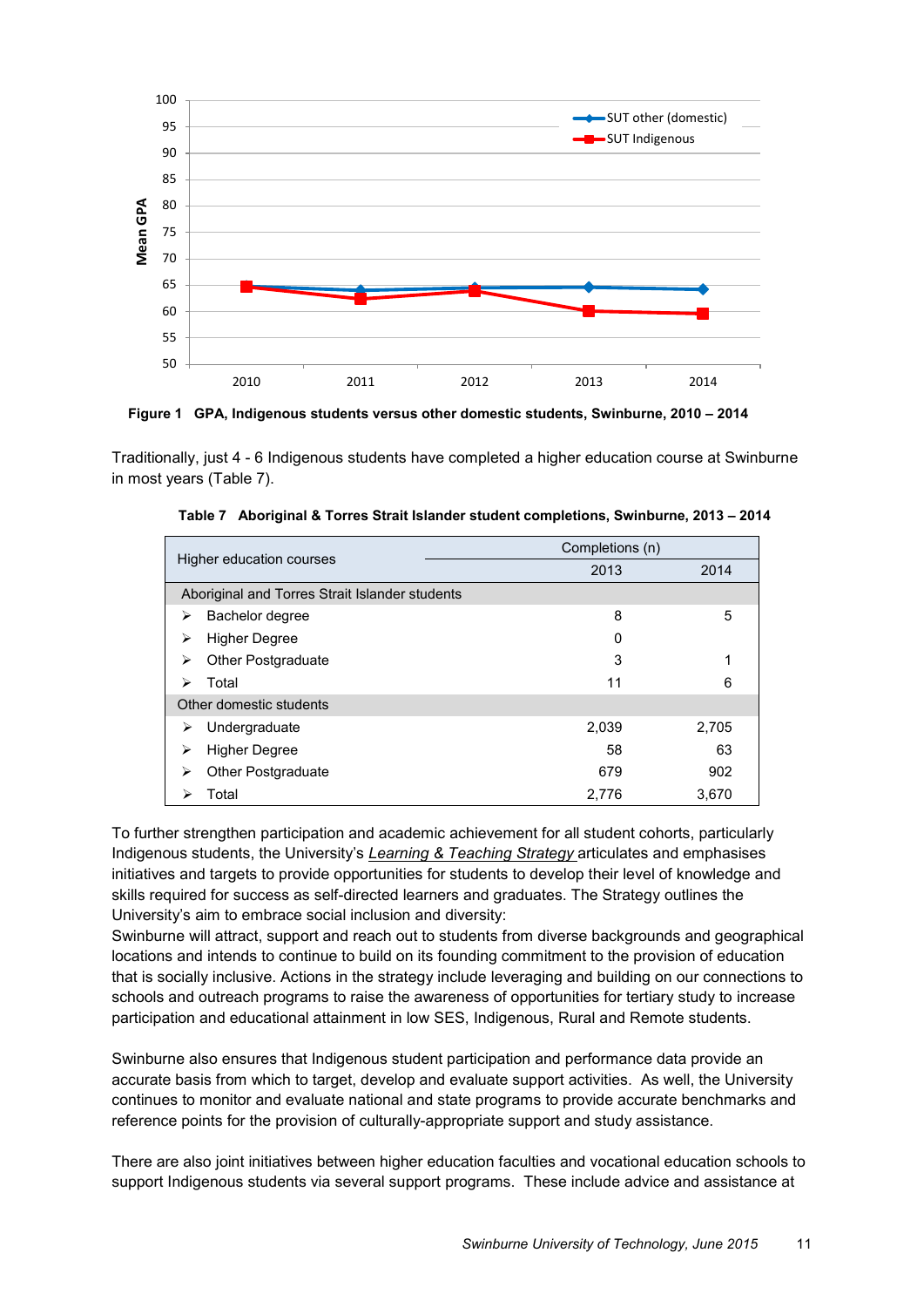the time of course selection and enrolment, and study and academic skills support (tutoring) and ongoing mentoring, as required. As a result of these initiatives, Indigenous students feel more 'at ease' in their learning environment and better prepared to undertake and complete their studies. These are vital tools for the success of Indigenous students at Swinburne and in the wider community. The employment of Indigenous academics is also a key to providing a culturally appropriate, supportive learning environment.

With the implementation of the University's RAP in 2014 and through targeted University-wide initiatives, the University is progressing towards achieving its target of increasing participation and educational attainment for Indigenous people and communities.

### **1.6 To provide all Australian students with an understanding of, and respect for, traditional and contemporary Indigenous cultures**

Swinburne is committed to the teaching of Indigenous studies and cultures, as evidenced by the development and delivery of Indigenous-specific courses and units. Swinburne also offers a minor higher education study sequence in Indigenous studies, including:

- *INS10001* [Indigenous Australian Experiences](http://www.future.swinburne.edu.au/units/Indigenous-Australian-Experiences-INS10001/local)
- *INS20001* [Indigenous Representations](http://www.future.swinburne.edu.au/units/Indigenous-Representations-INS20001/local)
- *INS20002* [International Indigenous Perspectives](http://www.future.swinburne.edu.au/units/International-Indigenous-Perspectives--INS20002/local)
- *INS30001* [Indigenous Enterprise and Entrepreneurship](http://www.future.swinburne.edu.au/units/Indigenous-Enterprise-and-Entrepreneurship-INS30001/local)

This minor investigates a range of issues that influence the lives and experiences of a number of Indigenous peoples throughout the world, with a focus on Indigenous Australians. Each of the units allows students to explore theoretical and practical topics in order to gain and develop a better understanding of Indigenous cultures in contemporary Australian society.

Collaboratively applying the skills of Indigenous Elders, academics and teachers, the promotion of culture within the University's courses and subjects is in line with community expectations for Indigenous education. Moreover, it contributes to a rewarding and successful learning experience for cohorts that include a mix of Indigenous and non-Indigenous students.

The implementation of the University's *Culture & Capability Strategy* means that managers throughout Swinburne are encouraged to employ Indigenous staff in mainstream positions, including in teaching positions. An important bi-product of an increasing Indigenous teaching presence should be elevated student awareness of Indigenous cultures and issues, across the disciplines, in both vocational education and higher education.

The University has also continued to build on its international reputation for innovative social research and work in this area extends to community-engaged research and consultancy. As noted elsewhere, previous and current examples of engagement include:

- ARC Linkage funded project led by Associate Professor Ellie Rennie and Professor Julian Thomas, with the Centre for Appropriate Technology (an Indigenous owned research centre in Alice Springs) and the Central Land Council, to study home internet and computing in remote Aboriginal communities in Central Australia
- $\triangleright$  research exploring how public art and design initiatives can nurture belonging, pride and a sense of place, and investigating how participatory processes can encourage strong and inclusive local communities – a project funded by Swinburne's EIRCS Scheme and in collaboration with the Warmun Aboriginal Community, East Kimberley, Western Australia.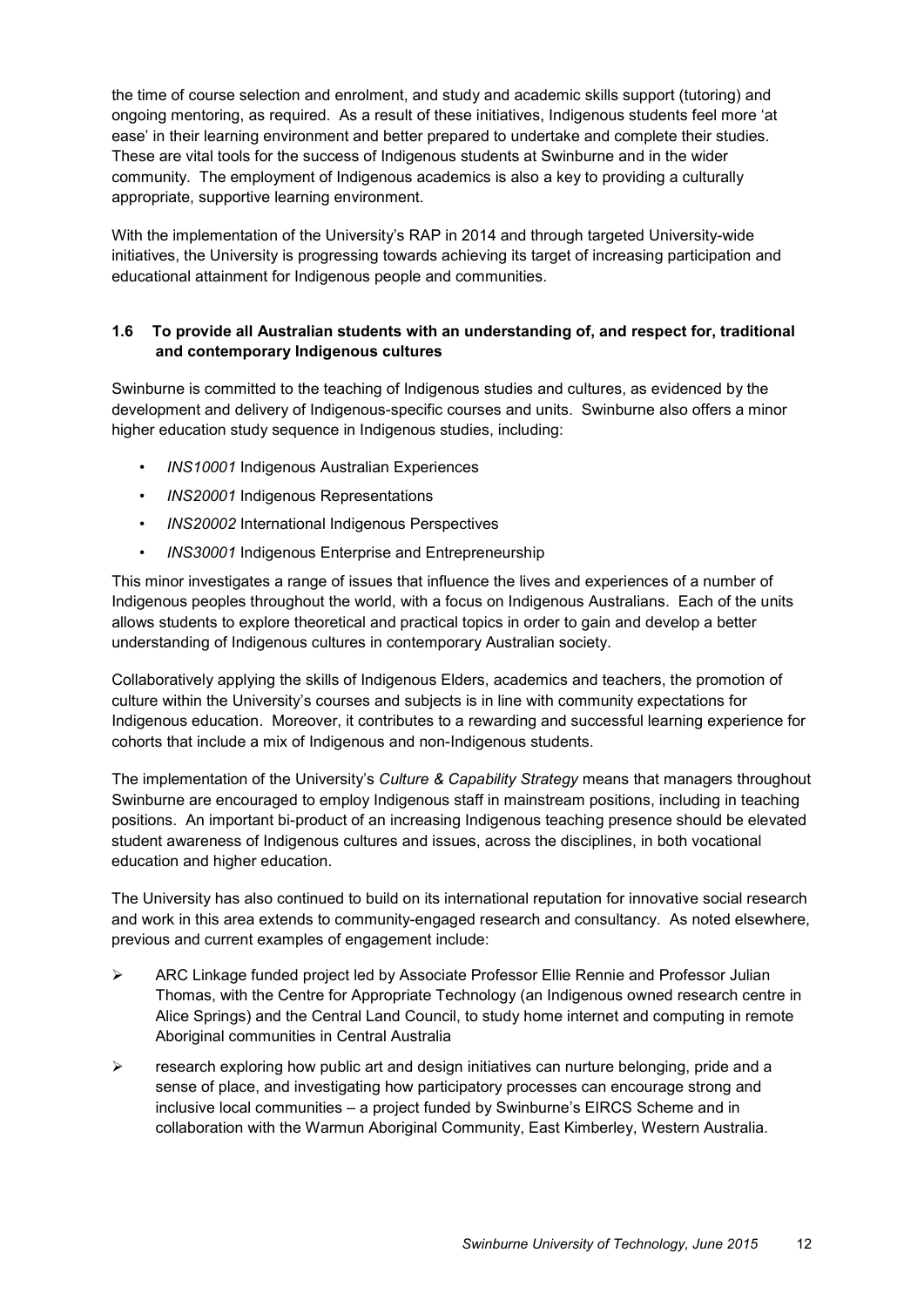- $\triangleright$  a national project to develop culturally secure services for Indigenous Australians with disability, specifically aimed at the development of Indigenous Australian employees in the disability sector; training within the disability sector for working with the Indigenous Australian community, and to inform best practice for advocacy services
- $\triangleright$  developing new training techniques and resources using digital technologies to assist delivery and completion of certificate, diploma and advanced diploma training in community services and health in Indigenous communities in the Northern Territory
- $\triangleright$  adapting existing Goolarri certificate level and Swinburne higher level courses to provide pathways for students into Swinburne degree courses that they could complete while living in the Kimberley region
- development of digital delivery and gap training in Certificate IV in Education Support to Aboriginal and Torres Strait Islander education, liaison and support workers in schools through an education partnership with Queensland University of Technology
- research conducted by Associate Professor Kurt Seemann on Indigenous Participation in a Low-Carbon Economy – an ARC Linkage funded project led by Curtin University of Technology
- research led by Dr Rowan Bedggood with the Marra Worra Worra Aboriginal Corporation to investigate 'Ways of supporting the operations of a remote indigenous non-government organisation: Designing business processes which suitably uphold local culture and lore'
- $\triangleright$  convening the international Historical Justice and Memory Research Network through Professor Klaus Neumann of Swinburne's Institute for Social Research (ISR)
- $\triangleright$  PhD research conducted by Ms Skye Krichauff on relations between Indigenous people and settlers in colonial South Australia
- $\triangleright$  research led by Dr Karen Hughes on: 1) cross-cultural exchange and historical agency in the Roper River basin during 1890 – 2010, with the aid of an AIATSS grant; and 2) Ngarrindjeri and cross-cultural histories, exploring the multiple layers of exchange relationships between Ngarrindjeri and settlers in southern Australia

Swinburne also provides cultural recognition through staff, student and organisational participation in cultural activities including the Day of Healing, and Reconciliation and NAIDOC Weeks. Over 1,000 staff and community members attended the launches of Swinburne's RAP conducted at each of the three Melbourne campuses. Through involvement in these and other events, Swinburne students and staff become more aware of traditional and contemporary Indigenous concerns, and it is hoped that this heightened awareness will build mutual respect for Indigenous culture and heritage – and a growing respect for the ongoing role of Indigenous communities in Australia today.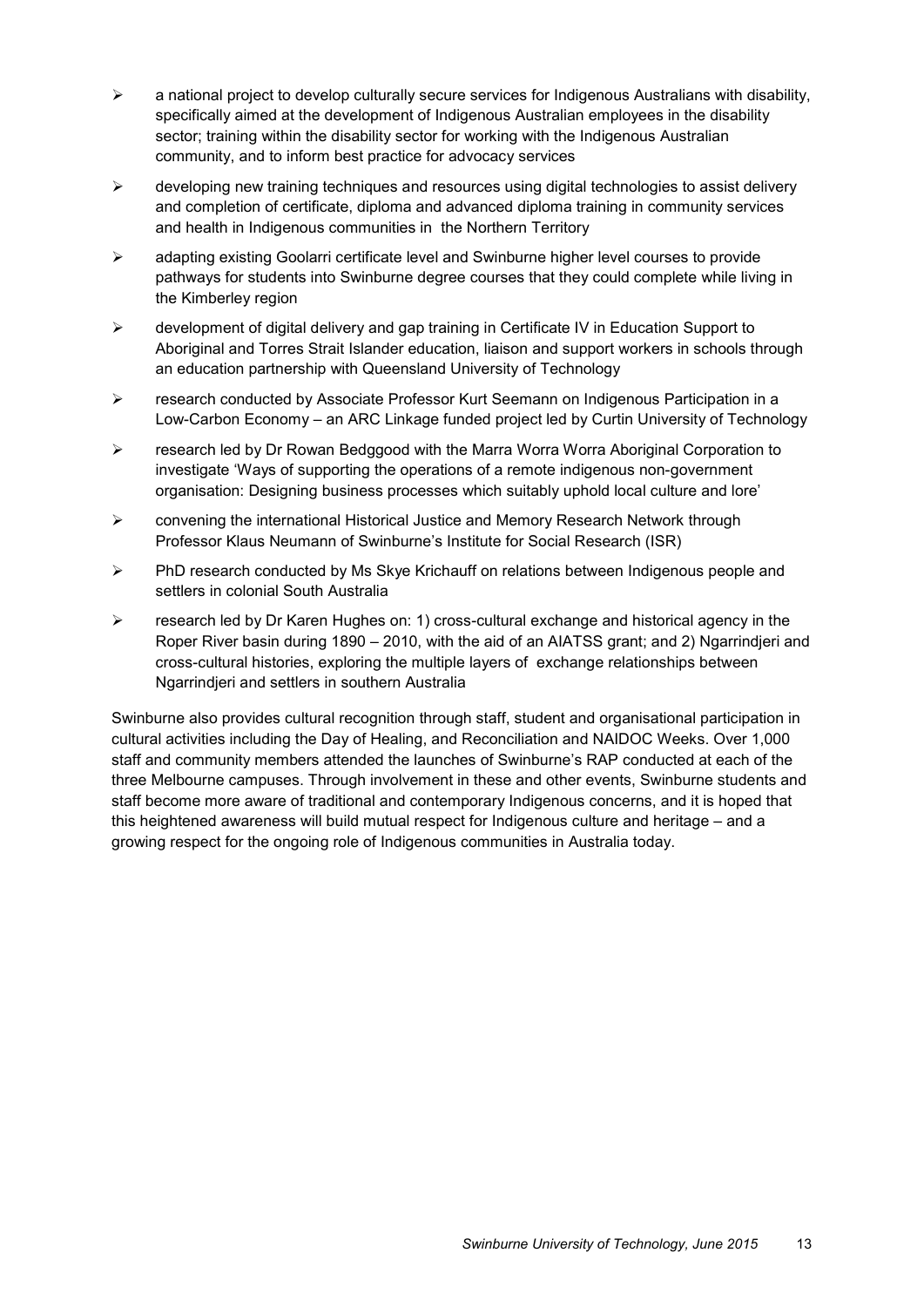**Section 2 Expenditure of Indigenous Support Program Grant (please see Attachment 1)**



**Australian Government** 

Department of the Prime Minister and Cabinet

# **FINANCIAL ACQUITTAL**

| Organisation                          | Swinburne University of Technology |     |  |        |                    |                                                                              |  |
|---------------------------------------|------------------------------------|-----|--|--------|--------------------|------------------------------------------------------------------------------|--|
| <b>Postal Address</b>                 | PO Box 218, Hawthorn, VIC 3122     |     |  |        |                    |                                                                              |  |
| <b>Contact Person</b> Christine Hayes |                                    |     |  |        | <b>Title</b>       | Head of Department,<br>Health, Science,<br>Education, and Social<br>Services |  |
| <b>Phone</b>                          | 9210 1139                          | Fax |  | E-mail | chayes@swin.edu.au |                                                                              |  |

| <b>Financial Acquittal</b>               |                                                                                                                                                                                                                                                                                                                                                                                                                                                                                                   |           |
|------------------------------------------|---------------------------------------------------------------------------------------------------------------------------------------------------------------------------------------------------------------------------------------------------------------------------------------------------------------------------------------------------------------------------------------------------------------------------------------------------------------------------------------------------|-----------|
|                                          | This financial acquittal proforma is designed to acquit all ISP Funds provided in 2014, including all interest or<br>royalties/income derived from ISP Funds during 2014.                                                                                                                                                                                                                                                                                                                         |           |
| Attachment                               |                                                                                                                                                                                                                                                                                                                                                                                                                                                                                                   | Checklist |
|                                          | Indigenous Support Program (ISP)                                                                                                                                                                                                                                                                                                                                                                                                                                                                  |           |
| For each Attachment:<br>$\sim$<br>$\sim$ | Part A seeks information on the GST component of funding provided to you under that element, if applicable.<br>If GST is paid to you, the amount of GST funding which is included in each payment is set out in a Recipient Created<br>Tax Invoice (RCTI) issued to you at the time of the payment. You must state whether these amounts have been<br>remitted to the Australian Taxation Office (ATO) or committed for payment to the ATO.<br>If GST is not paid to you, do not complete Part A. |           |
|                                          | Part B seeks information about the funding received and expenditure and commitments, exclusive of any GST. Do not<br>include the GST component of any expenditure in this part.                                                                                                                                                                                                                                                                                                                   |           |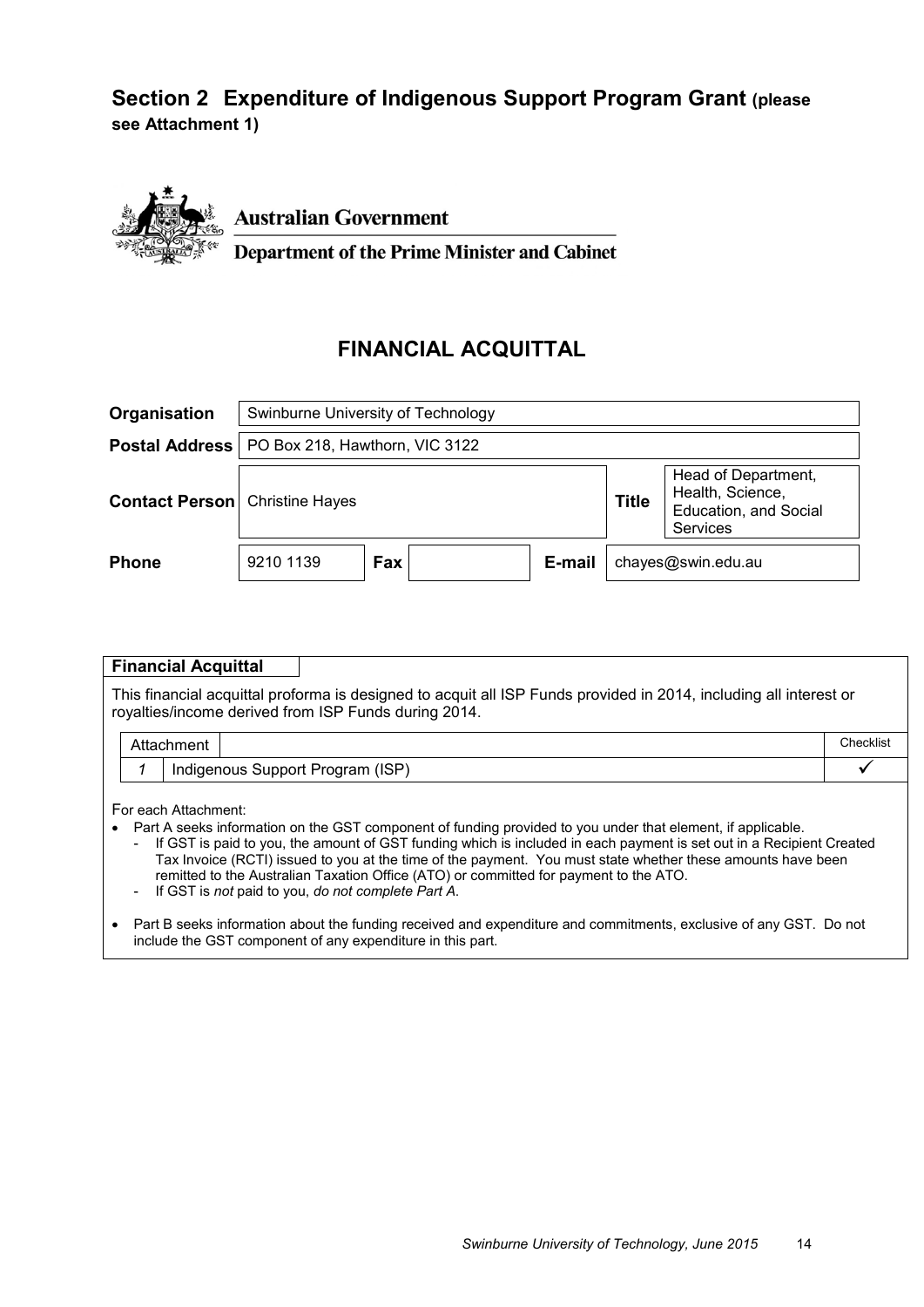## **Certification**

*Complete this certification* after *you have completed the Financial Acquittal for any ISP funding which you have received in 2014 and after you have entered all relevant information in the Assets Register.*

|       | <b>ISP FUNDING RECIPIENT'S CERTIFICATION</b>                                                                                                                                                                                                                                                          |       |              |  |  |
|-------|-------------------------------------------------------------------------------------------------------------------------------------------------------------------------------------------------------------------------------------------------------------------------------------------------------|-------|--------------|--|--|
|       | <b>Christine Hayes</b>                                                                                                                                                                                                                                                                                |       |              |  |  |
|       | (print name of chief officer or equivalent)                                                                                                                                                                                                                                                           |       |              |  |  |
|       | Head of Department, Health, Science, Education and Social Services<br>(print position title)                                                                                                                                                                                                          |       |              |  |  |
|       | certify that:                                                                                                                                                                                                                                                                                         |       |              |  |  |
| (i)   | the details shown in this financial acquittal form and the accompanying pages - including the details of<br>assets acquired and disposed of - represent a complete, true and correct summary of transactions that<br>took place during the funding year under the Indigenous Education Program (ISP); |       |              |  |  |
| (ii)  | Funds were spent on activities and initiatives to achieve the outcomes/targets indicated in the <i>Higher</i><br>Education Support Act 2003;                                                                                                                                                          |       |              |  |  |
| (iii) | any interest earned or royalties/income derived from these Funds was expended on activities to advance<br>the objects of the Higher Education Support Act 2003; and                                                                                                                                   |       |              |  |  |
|       | Lunderstand that:                                                                                                                                                                                                                                                                                     |       |              |  |  |
| (i)   | in the event that I have not remitted GST paid under the Agreement to the Australian Taxation Office,<br>that it is my obligation to remit those amounts, as required under the A New Tax System (Goods and<br>Services Tax) Act 1999; and                                                            |       |              |  |  |
| (i)   | it is an offence under the Criminal Code Act 1995 to provide false or misleading information.                                                                                                                                                                                                         |       |              |  |  |
|       | Signed:                                                                                                                                                                                                                                                                                               | Date: | 30 June 2015 |  |  |

Privacy Notice

The Department of the Prime Minister and Cabinet (PM&C) collects your personal information (including your name, organisation and contact details) for the purposes of administering Indigenous Education Programmes. PM&C will not otherwise use or disclose your personal information without your consent unless required or authorised by or under law.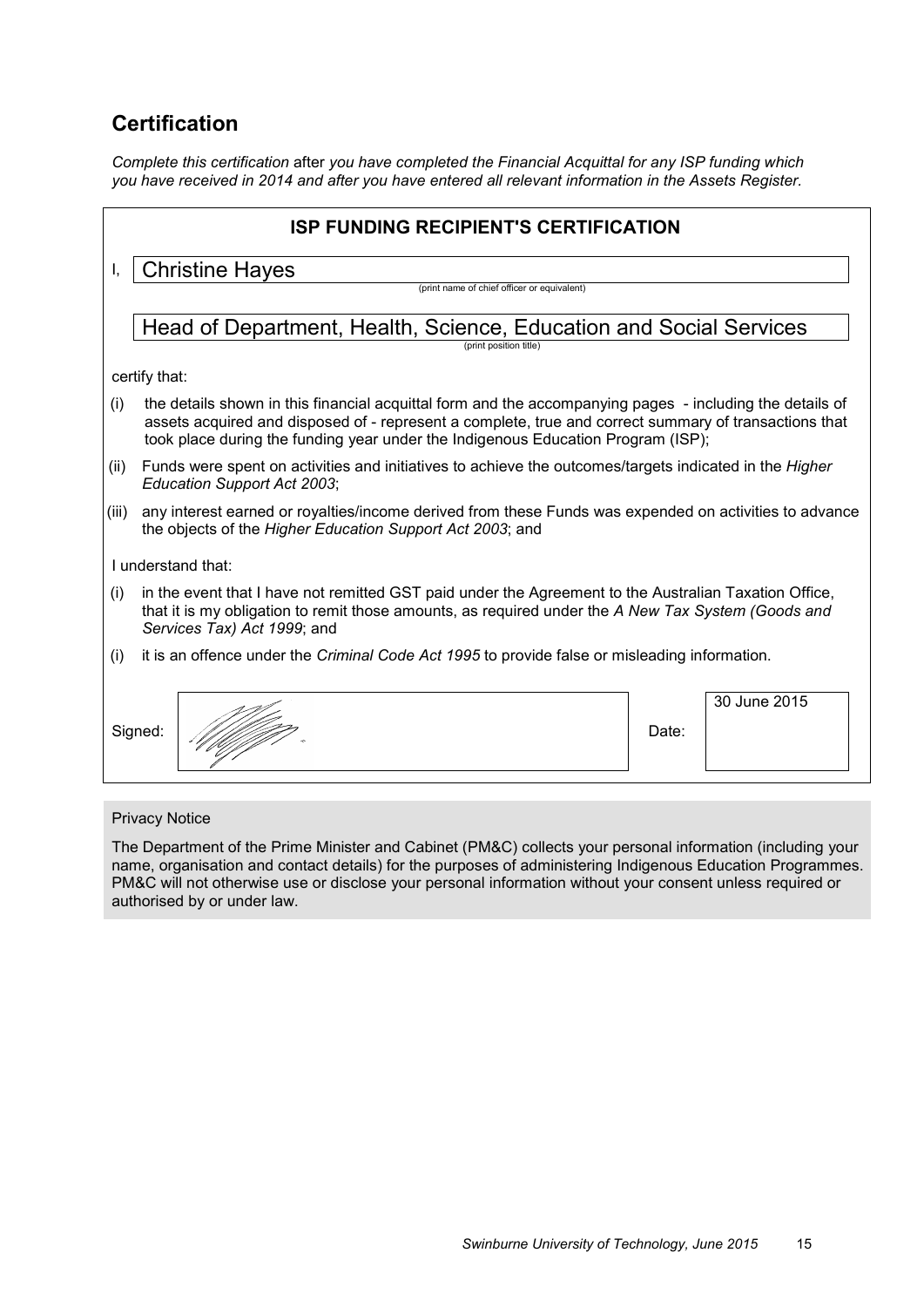# **Section 3 Contact Information**

### **Indigenous Education Support Unit Officers:**

### **Lea Jones**

Indigenous Liaison Officer, Centre for Health, Science and Community Swinburne University of Technology Phone: (03) 9726 6965 Fax: (03) 9214 5483 E-mail: [ljjones@swin.edu.au](mailto:ljjones@swin.edu.au)

### **Christine Hayes**

Head of Department, Health, Science, Education and Social Services Swinburne University of Technology Phone: (03) 9210 1139 E-mail: chayes@swin.edu.au

## **Section 4 Publication of the statement**

The 2015 Indigenous Education Statement will be placed on Swinburne's website at the following address: <http://www.swinburne.edu.au/about/strategy-initiatives/indigenous-australians/>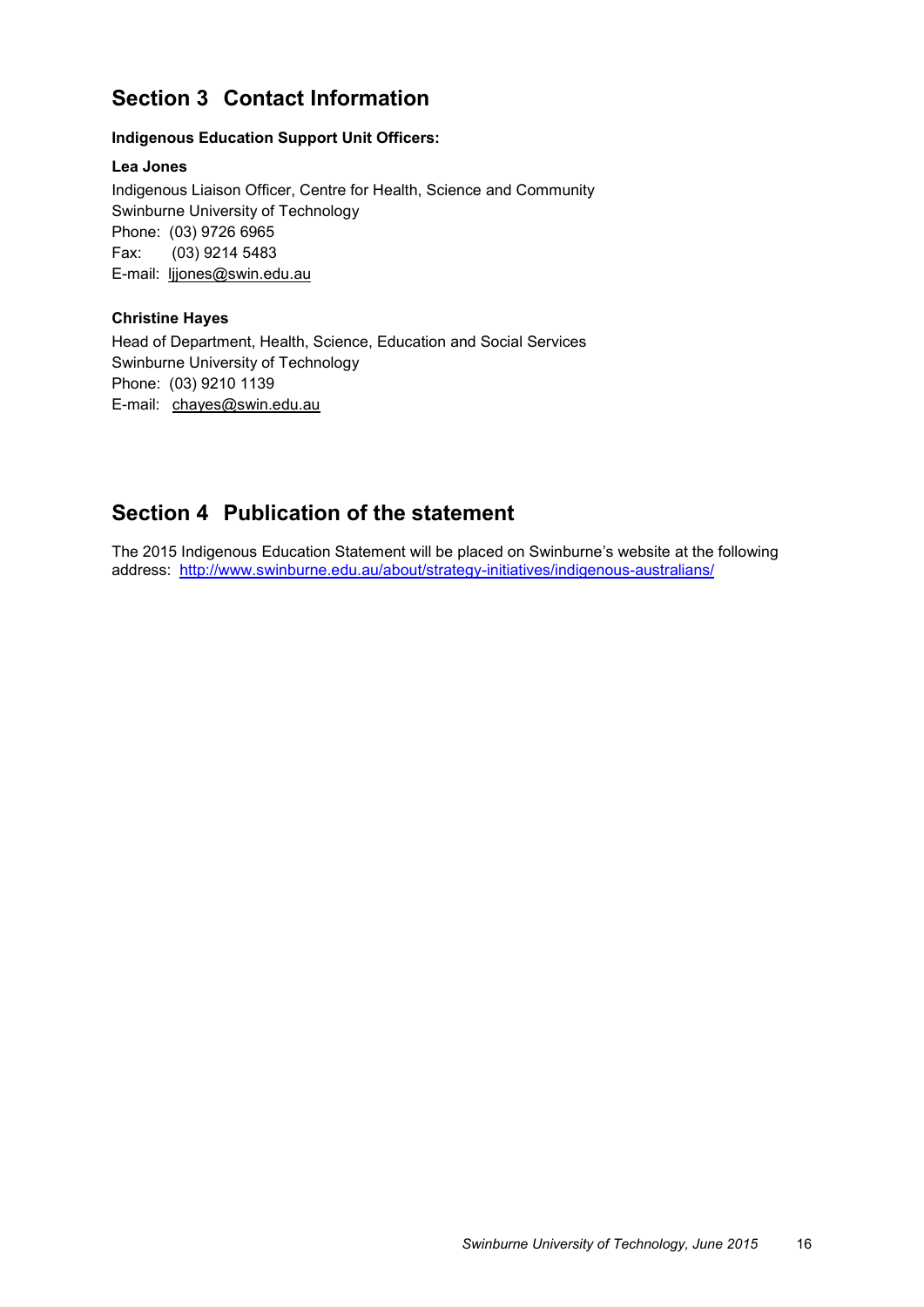### **Provider Name: Swinburne University of Technology**

### *For the 2014 funding year (1 January - 31 December 2014).*

### **PART A – If applicable, Goods and Services Tax (GST) paid under the Agreement:**

| 1. If applicable, GST received by you in 2014 as part of the Indigenous Support Programme<br>funding under the Higher Education Support Act 2003. This amount is stated on your<br>Recipient Created Tax Invoices (RCTIs). | S                                          |                |  |  |  |  |
|----------------------------------------------------------------------------------------------------------------------------------------------------------------------------------------------------------------------------|--------------------------------------------|----------------|--|--|--|--|
| 2. If applicable, GST remitted or committed for payment to the Australian Taxation Office<br>(ATO) (in the remittance instalments shown below)                                                                             | \$                                         |                |  |  |  |  |
| Amount remitted: \$                                                                                                                                                                                                        | Amount remitted: \$<br>Amount remitted: \$ |                |  |  |  |  |
| Date remitted:                                                                                                                                                                                                             | Date remitted:                             | Date remitted: |  |  |  |  |

### **PART B - Acquittal Summary Details (excluding GST): INCOME**

| Unexpended Indigenous Support Programme funds from 2013 which were committed<br>for expenditure prior to 31/12/2013.                                          | \$        |
|---------------------------------------------------------------------------------------------------------------------------------------------------------------|-----------|
| Unexpended and uncommitted Indigenous Support Programme funds from 2013<br>$(+)$ 2.<br>which were approved for expenditure in 2014.                           | \$        |
| Indigenous Support Programme funds provided in 2014. These amounts appear on<br>$(+)$ 3.<br>Recipient Created Tax Invoices (RCTIs) or Payment Advice Letters. | \$141.000 |
| Interest, royalties and other income derived from Indigenous Support Programme<br>$(+)$ 4.<br>funds in $2014$ .                                               | \$        |
| (=) 5. Total Indigenous Support Programme funds to be acquitted in 2014.                                                                                      | \$141,000 |

### **EXPENDITURE**

| 6. Total Indigenous Support Programme expenditure in 2014, excluding any GST.                                                                                                                       | \$141,000 |
|-----------------------------------------------------------------------------------------------------------------------------------------------------------------------------------------------------|-----------|
| Unexpended Indigenous Support Programme funds which were committed for<br>$(+)$ 7.<br>expenditure prior to 31/12/2014.                                                                              | \$nil     |
| (+) 8. Requested carryover into 2014 of unexpended Indigenous Support Programme<br>funds which were not committed for expenditure by 31/12/2014 - written approval<br>$1/2014$ <sup>1</sup><br>date | Snil      |
| (=) 9. Total Indigenous Support Programme funds which by 31/12/2014 were fully<br>expended and/or committed for expenditure.                                                                        | \$141,000 |
| 10. Returns of 2014 Indigenous Support Program Funds by 31/12/2014.                                                                                                                                 | \$        |
| 11. Balance of Funds for 2014 (Unexpended/uncommitted Indigenous Support<br>Programme funds to be returned or recovered from 2014 entitlements).                                                    | nil       |

 **12. Balance of provider's Indigenous Support Programme bank account or cost**  alance of provider's indigenous Support Programme bank account or cost<br>centre as at 31/12/2014.

 $1$  The Department will only approve the rollover of unspent funds in exceptional circumstances.

### **Section 7 Breakdown of ISP Expenditure (excluding GST):**

| Total Salaries and on-costs                      |           |
|--------------------------------------------------|-----------|
| Cross organisation Indigenous Development Leader | \$80,859  |
| Team Leader - Indigenous Projects                | \$13,411  |
| Indigenous Support Officer                       | \$42,001  |
| Consumables                                      | \$4.729   |
| <b>Total 2014 ISP Program Expenditure</b><br>(=) | \$141,000 |